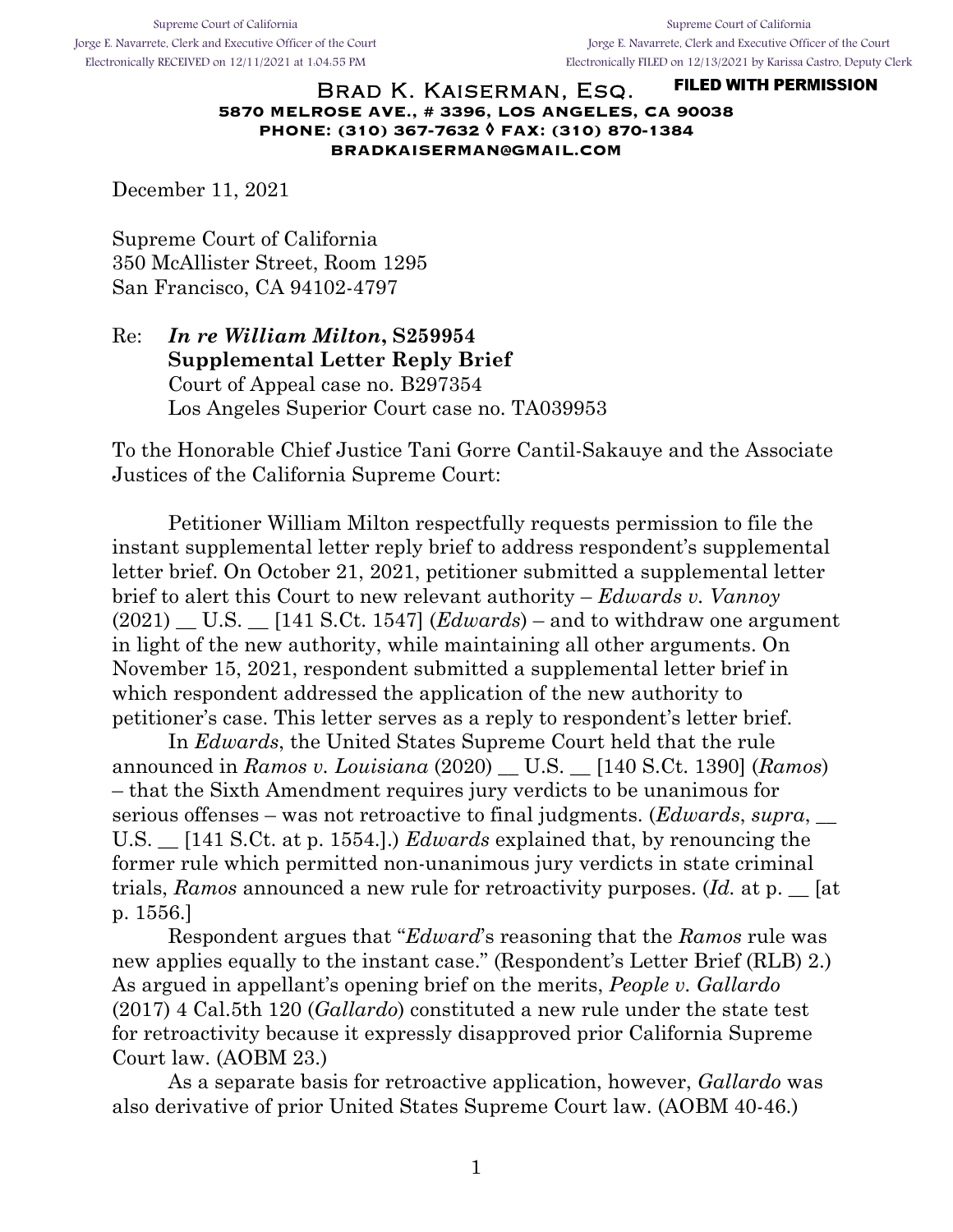*Descamps v. United States* (2013) 570 U.S. 254 (*Descamps*) – on which *Gallardo* was based – merely reaffirmed and applied previous United States Supreme Court decisions, specifically *Taylor v. United States* (1980) 495 U.S. 575 and *Apprendi v. New Jersey* (2000) 530 U.S. 466. (See AOBM 40-46.) Thus, unlike *Ramos*, which expressly overruled prior United States Supreme Court law, *Gallardo* was dictated by prior United States Supreme Court law.

Respondent also argues that *Edwards* supports a finding that *Gallardo* announced a procedural rule as opposed to a substantive rule under the federal *Teague*<sup>1</sup> test for retroactivity. (RLB 2.) Not so.

To support its argument that *Gallardo* announced a procedural rule, respondent again mistakenly asserts that *Gallardo* "transferr[ed] the factfinding responsibility from judge to jury." (RLB 2.) Although Justice Chin advocated in his concurrence and dissent for merely transferring the factfinding responsibility from judge to jury (*Gallardo*, *supra*, 4 Cal.5th at p. 140, conc. & dis. opn. of Chin, J.), the majority of this Court **expressly rejected** Justice Chin's view and explained that simply shifting the fact-finding to the jury would not solve the Sixth Amendment issues:

Justice Chin's concurring and dissenting opinion takes the view that we can instead reconcile *Guerrero* with the Sixth Amendment right to a jury trial by simply reassigning the task of reviewing the record of conviction to a jury, as opposed to a judge. [Citation.] …. [But t]o permit a jury to make factual findings based solely on its review of hearsay statements made in a preliminary hearing would be to permit facts about the defendant's prior conviction to be proved in a way that no other elemental fact is proved – that is, without the procedural safeguards, such as the Sixth Amendment right to cross-examine one's accusers, that normally apply in criminal proceedings. This kind of proceeding might involve a jury, but it would not be much of a trial.

(*Gallardo*, *supra*, 4 Cal.5th at p. 139.)

Lastly, respondent argues that "*Edwards* supports Respondent's understanding of the *Johnson*[2] retroactivity test, especially its overarching concern with making retroactive only those procedural rules that are truly 'essential to a reliable determination' of innocence [citation], while preserving the benefits of finality. [Citations.]" (RLB 3.) As discussed in prior briefing, however, *Gallardo*'s change of law serves as a defense, both in fact and in

 

<sup>1</sup> *Teague v. Lane* (1989) 489 U.S. 288.

<sup>2</sup> *In re Johnson* (1970) 3 Cal.3d 404.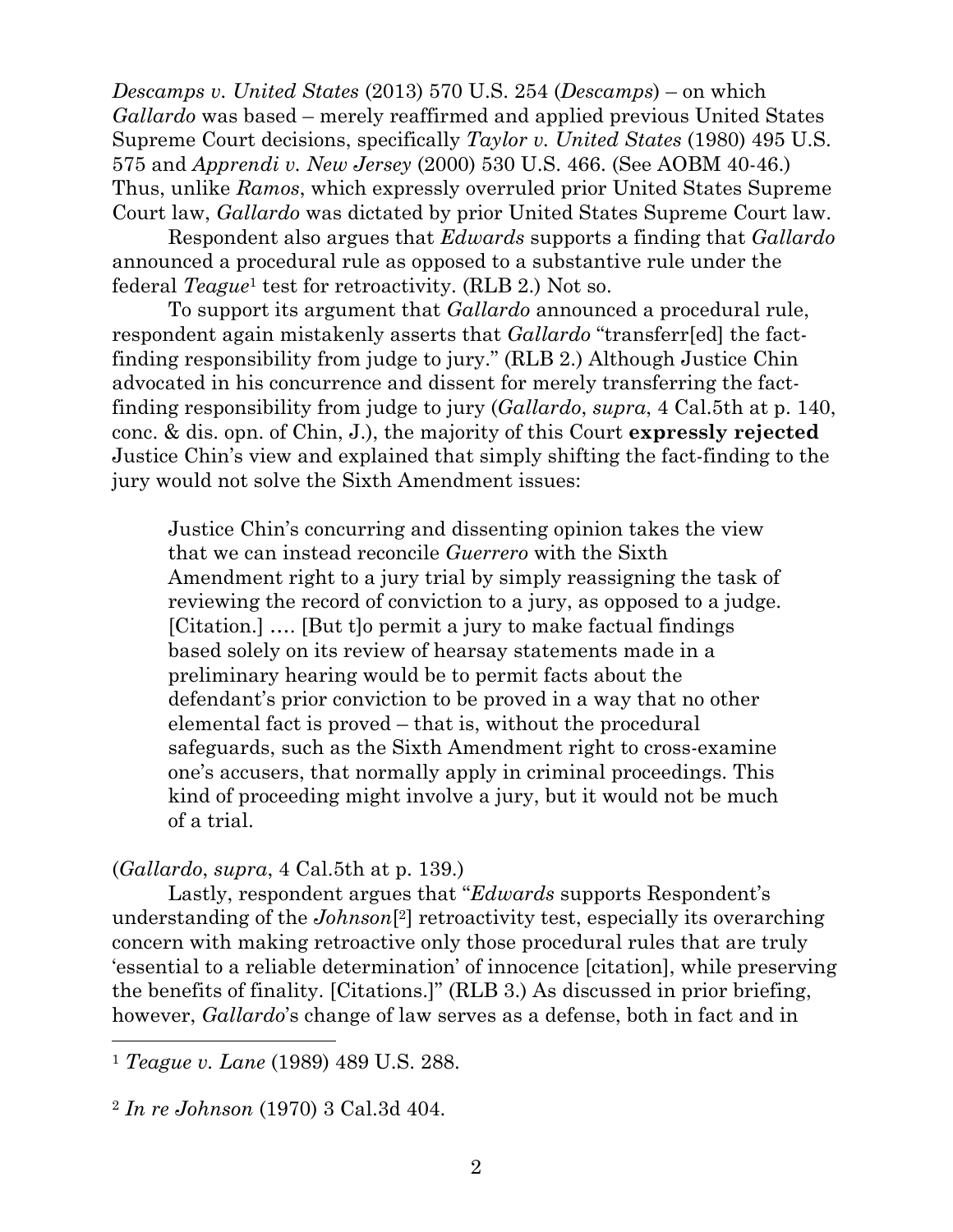law, in cases where the sentencing court had to resort to fact-finding in order to impose a greater sentence based on a prior conviction. (See OBM 27-32, 35- 37; RBM 28-37.)

Thus, the *Gallardo* rule is "essential to a reliable determination of innocence" – that is, the rule is essential to a reliable determination of whether a prior conviction qualifies under current California law as a prior conviction justifying an increased punishment. Indeed, this Court found that the type of fact-finding previously conducted by sentencing courts with regards to prior convictions resulted in speculation, not reliable fact-finding. (*Gallardo*, *supra*, 4 Cal.5th at p. 137 ["A sentencing court reviewing the preliminary hearing transcript has no way of knowing whether a jury would have credited the victim's testimony had gone to trial. And at least in the absence o any pertinent admissions, the sentencing court can only guess at whether, by pleading guilty to a violation of [former] Penal Code section 245, subdivision (a)(1), defendant was also acknowledging the truth of the testimony indicating that she had committed the assault with a knife"].)

Accordingly, for the reasons set forth herein and in petitioner's prior briefing, *Gallardo* applies retroactively to final judgments and – with the exception of the "watershed rule" argument – *Edwards* does not change the analysis.

Sincerely,

# */S/ BRAD KAISERMAN* BRAD KAISERMAN

Cc: Office of the Attorney General The Honorable Ronald Slick Los Angeles District Attorney's Office William Milton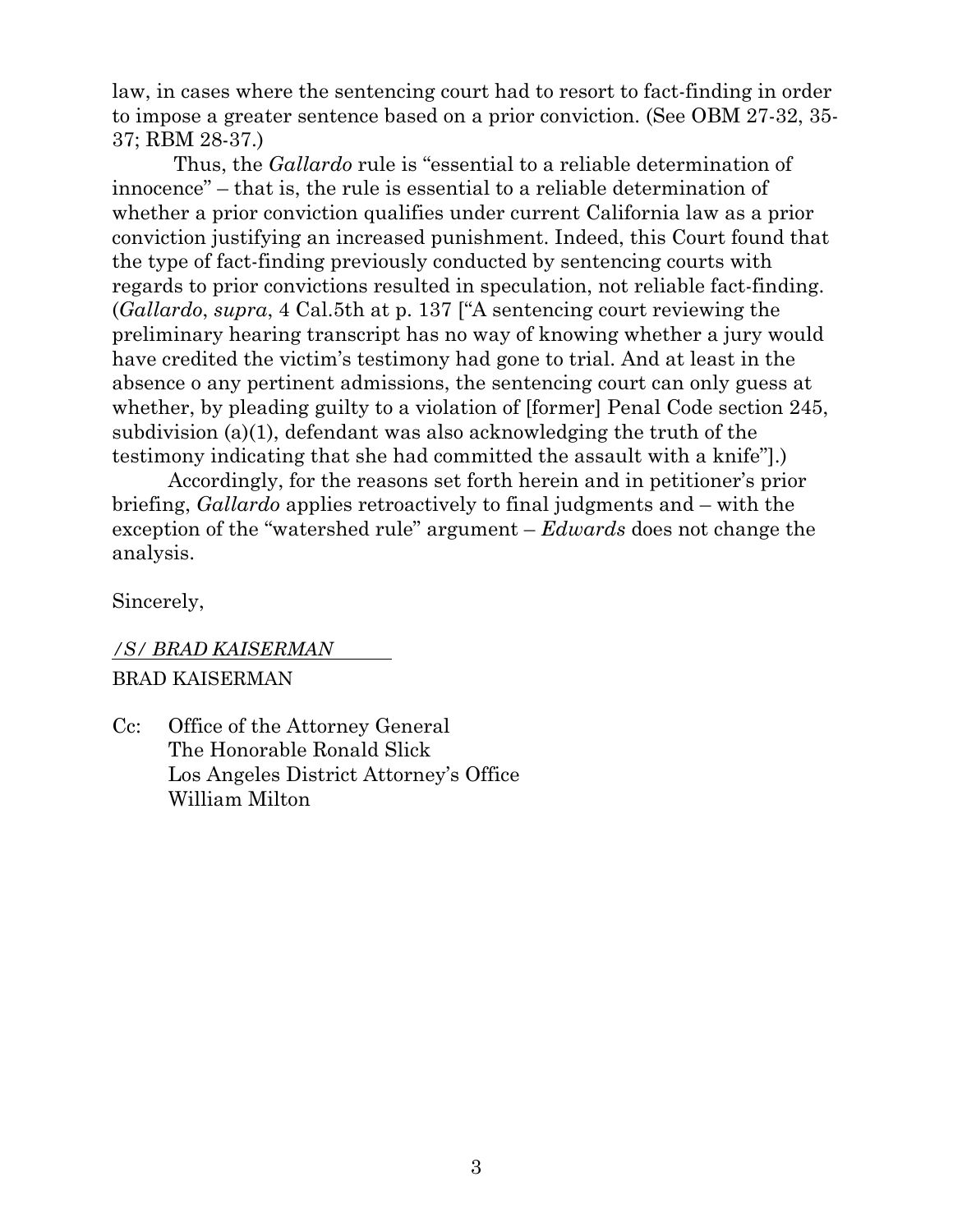## **PROOF OF SERVICE**

I, the undersigned, declare that I am a resident or employed in Los Angeles County, California; that I am over the age of eighteen years; that my business address is Brad K. Kaiserman, Esq., 5870 Melrose Ave., # 3396, Los Angeles, CA 90038, bradkaiserman@gmail.com, at whose discretion I served the document entitled **Supplemental Letter Reply Brief.**

On December 11, 2021, following ordinary business practice, service was completed by placing the above document in a sealed envelope for collection and mailing via United States Mail.

Sherri R. Carter, Clerk of the Court Los Angeles County Superior Court (For Retired Judge Ronald J. Slick) 111 North Hill St. Los Angeles, CA 90012

William Milton, P38650 Correctional Training Facility (CTF) Facility C, CXW3001L PO Box 689 Soledad, CA 93960

This proof of service is executed in Los Angeles, California, on December 11, 2021.

I declare under penalty of perjury that the foregoing is true and correct to the best of my knowledge.

*/S/ BRAD KAISERMAN*

BRAD KAISERMAN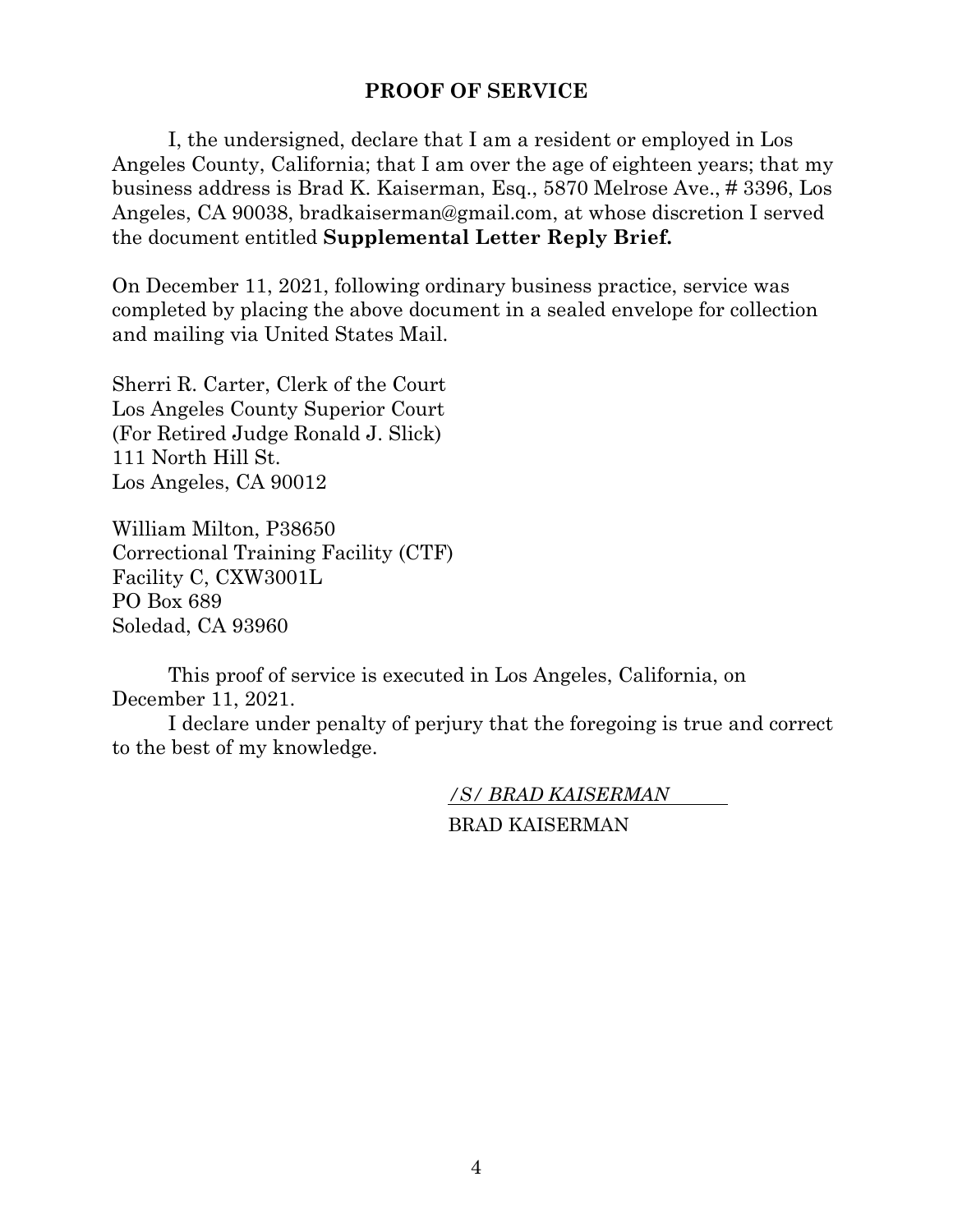### **STATE OF CALIFORNIA**

Supreme Court of California

## *PROOF OF SERVICE*

# **STATE OF CALIFORNIA**

Supreme Court of California

## Case Name:**MILTON (WILLIAM) ON H.C.** Case Number:**S259954**

### Lower Court Case Number:**B297354**

- 1. At the time of service I was at least 18 years of age and not a party to this legal action.
- 2. My email address used to e-serve: **bradkaiserman@gmail.com**
- 3. I served by email a copy of the following document(s) indicated below:

Title(s) of papers e-served:

| Filing<br>-<br>vpe | Title<br>Document                                 |  |  |
|--------------------|---------------------------------------------------|--|--|
| LE <sub>1</sub>    | ∙ Replv Brief<br>'Milton<br>etter<br>Supplemental |  |  |

#### Service Recipients:

| <b>Person Served</b>                                         | <b>Email Address</b>                               | <b>Type</b>         | Date / Time                     |
|--------------------------------------------------------------|----------------------------------------------------|---------------------|---------------------------------|
| Eric Kohm<br>Office of the Attorney General<br>232314        | $ $ eric.kohm@doj.ca.gov                           | le-<br>Serve        | 12/11/2021 1:04:54<br>PM        |
| Erik Levin<br>Office of the State Public Defender<br>208274  | $\text{erik.}$ levin $\textcircled{a}$ ospd.ca.gov | le-<br><b>Serve</b> | 12/11/2021 1:04:54<br>PM        |
| Nicholas Webster<br>Office of the Attorney General<br>307415 | $ nicholas. \n    website(@doj.ca.gov e-$          | Serve               | 12/11/2021 1:04:54<br>PM        |
| Brad Kaiserman<br>Law Offices of Brad Kaiserman<br>266220    | bradkaiserman@gmail.com                            | le-<br><b>Serve</b> | 12/11/2021 1:04:54<br>PM        |
| Office of the Attorney General                               | $ do$ cketinglaawt $(a)$ doj.ca.gov                | le-<br>Serve        | 12/11/2021 1:04:54<br><b>PM</b> |
| Los Angeles District Attorney's Office                       | truefiling@da.lacounty.gov                         | le-<br>Serve        | 12/11/2021 1:04:54<br>PM        |

This proof of service was automatically created, submitted and signed on my behalf through my agreements with TrueFiling and its contents are true to the best of my information, knowledge, and belief.

I declare under penalty of perjury under the laws of the State of California that the foregoing is true and correct.

12/11/2021

Date

#### /s/Brad Kaiserman

Signature

Kaiserman, Brad (266220)